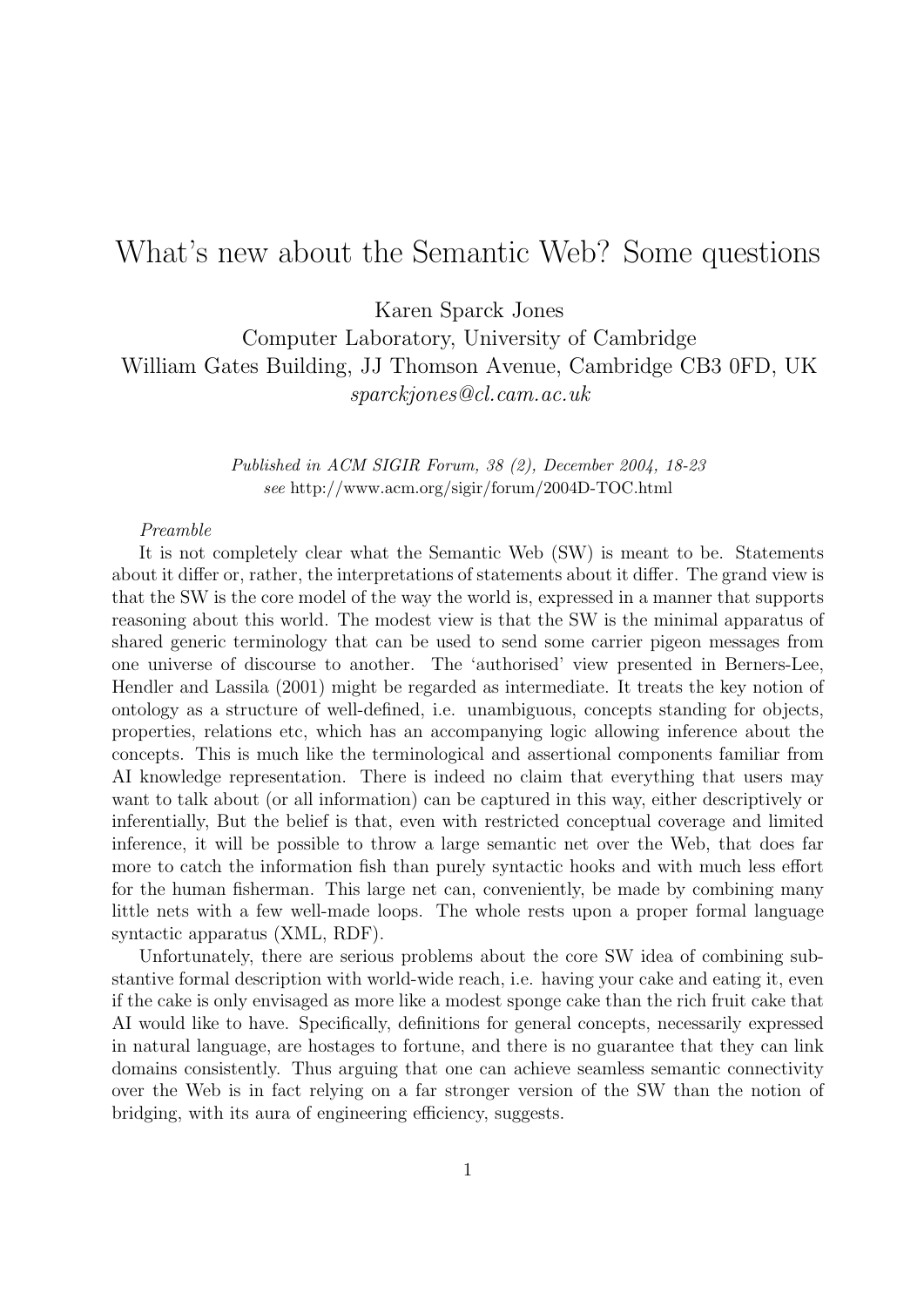The talk examined the implications of the SW idea, starting from the grander version and moving towards the modest one, drawing in particular on the experience of the library and information world. The lessons to be drawn from this are that there are early limits to what you can do with semantic metadata, and that the proper arena for information access is natural language.

## SW: the 'high end' version

The strong SW assumption is that for *real* information access, i.e. for natural language information processing, we need much more than surface word matching. We need a universal world model, and a formal (or controlled) language for description and reasoning with respect to the model. This is not a new idea: Leibniz and Wilkins were promulgating it in the 17th Century. But they could not carry it through. The grand notion of a Universal Character to talk of the world, and an encyclopedia about the world, was eventually realised only in Roget's Thesaurus, a specifically linguistic object.

This may look like a mountain bringing forth a mouse. It must be possible to do better. In particular, if IT is the source of the challenge the Web represents as a holder of information, IT must also, somehow, make the crucial difference to the form, content, or use of a modern Universal Character.

IT does make a difference. The World Wide Web is a world wide success. We have mighty processor power, untold data bytes, endless connectivity. The Web is already routinely, autonomously, supporting humans in their information chores, like filing. It is increasingly helping humans in their information actions, like retrieving. Hopefully, with the SW, it will start replacing humans in their information decisions. Proper information management embeds decisions, it doesn't just enable them. Doing this needs logical reasoning on knowledge, not just statistical operations on words.

There is an underlying assumption here. This is that one world model is sufficient for multiple tasks, and so is one reasoning apparatus, just as they are for humans. In fact, information access is also being taken as a generic task. But are text retrieval, document filtering, question asnwering, information extraction, passage selection, summarising, ... data query, ... all just variations of the same process, in the sense of having common world modelling and reasoning requirements?

It might look as if they are. For example, suppose we have a document that talks about making gardens, notes that pansies are useful and come in many colours. Then if we want to retrieve documents on flower gardens, we can exploit a model relationship between pansy and flower to get the document. The model and subsumptive inference improve matching. Again, if we ask a question about what pansies are good for, we can exploit the the fact that pansies have colours and are used (as flowers) for nice things, together with the fact that gardens are nice things, to reply that pansies are good for nice gardens. This is a more demanding form of information access, but not different in kind. Further, viewing summarising as a form of access, we can imagine some inferences focused on the document's remarks about pansy colours and pansy utility to state that pansy colours suit gardens. In all of this we operate on a combination of prior and current document-derived model content.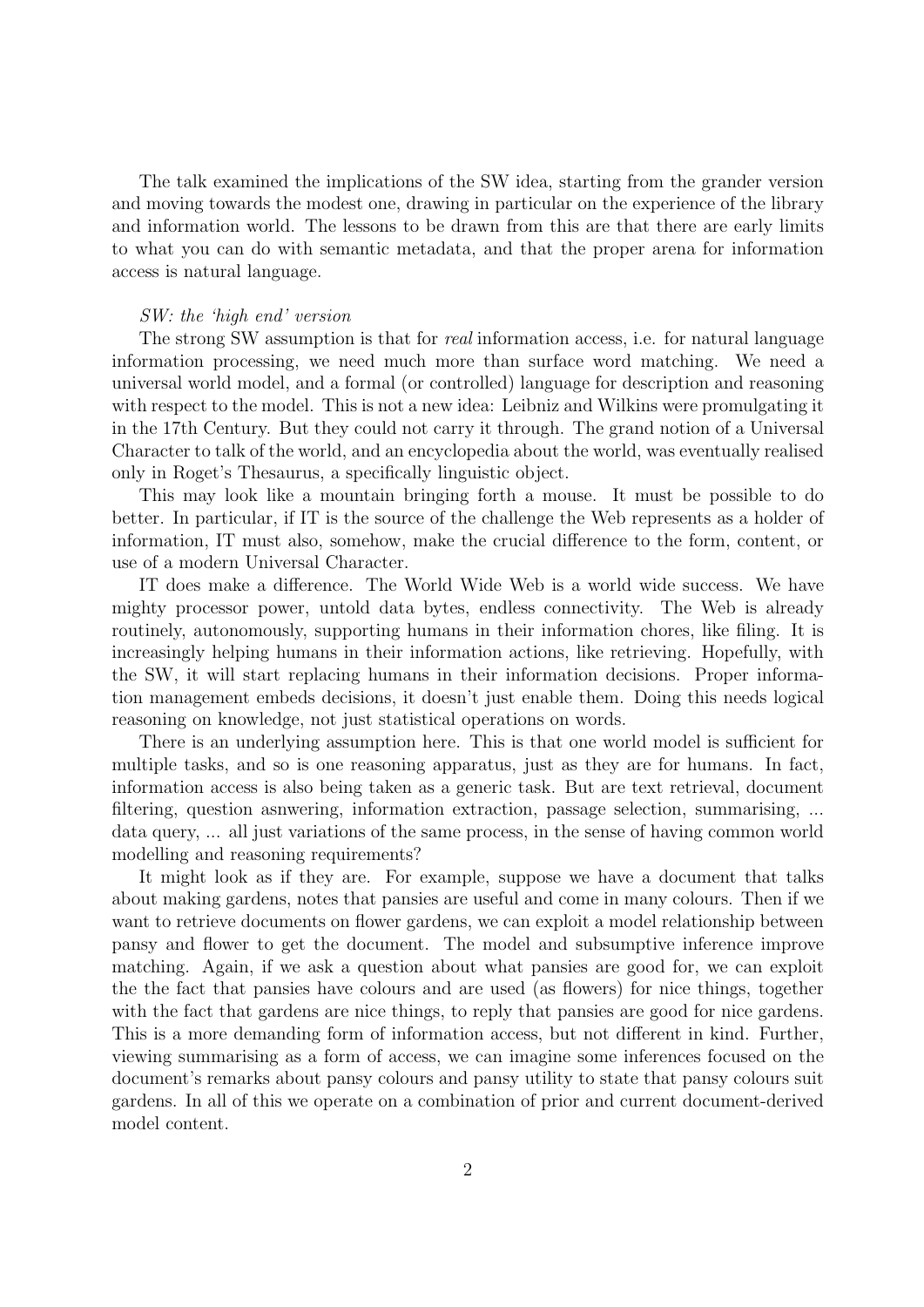The tasks differ, but the examples nevertheless suggest that they can all rely on one ontology and logic, the same, necessary, apparatus of objects, properties, roles and implication relations.

Here we need to look at what happened in the library and retrieval world, i.e. in the main information access world in the past; and we should also look more deeply at the tasks.

## Lessons from information retrieval

First (and very simplistically), in cataloguing and indexing, there were global classification schemes, like the Universal Decimal Classification. These were for books and had assignment to a single class as default. Indexing was as specialised, downward, as the classification allowed, while searching could generalise upward. The advantage of the approach was that inference was very easy. The problems were that there were word/world ambiguities in the classification model and class uncertainties in searching.

To overcome these problems, especially with the growth of the specialised journal literature, document description schemes were developed that used concept labels and role relations, defined by facets or operators. With these, descriptions could be constructed for papers, based on the structural decomposition of complex notions to component elements linked by general relations. To achieve matching in searching, these descriptions could be simplified by, say, weakening relationships. This strategy had the advantage of more descriptive flexibility, but problems with domain biases in description and viewpoint selectivity when searching, so the schemes were not general.

The need to make indexing less restrictive led to the now-conventional approach using subject heading systems or thesauri, with Boolean connectives to combine headings for descriptions. Indexing was based on a relatively undemanding notion of topic labelling, and searching on limited structural (broad/narrow/related term) substitution. The advantages are fair flexibility and generality, but the Boolean connectives define very limited links between description components.

Modern retrieval schemes move further away from control, using (key)words or strings with simple coordination. Papers are viewed more as texts than as bodies of content for indexing, while searching is simply best match by term count or sum of weights. Indexing is based on extracted not assigned keys, with free variation in combination for matching. The advantages are high flexibility and great generality; the disadvantage is that inference is submerged.

Overall, the trend in document characterisation has been away from lexical normalisation and towards relational simplification, i.e. towards decreasing ontological expressiveness, decreasing epistemological commitment, and decreasing inferential power. But this has been correlated with wider application and better task performance.

This cannot be an accident, and retrieval research has shown that it is not an accident. But this does not necessarily imply that the SW approach is irrelevant. Document retrieval is a minimal form of information access, and primarily text focused, because it presumes that the user has, for the best reasons, to read the text themself. Do other tasks involve more demanding forms of access that do require a world model and a logic?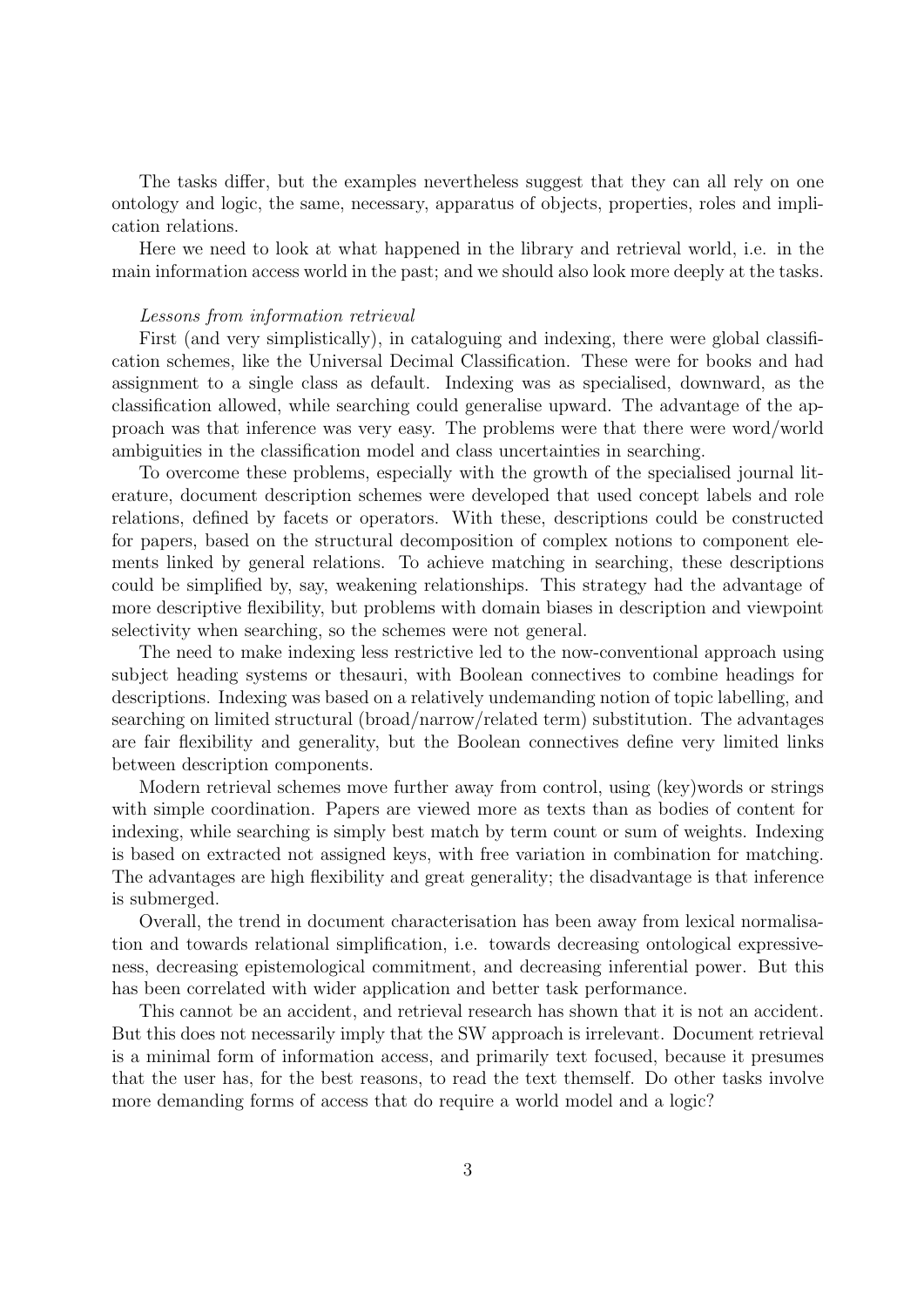## Other tasks

If we consider question answering and take e.g. a report on the ladies final match at Wimbledon as the source for answers, we can obtain many different answers to the same question, without any one being obviously 'the' right one. If we take information extraction, e.g. from a report on a type of camera, we can pull out many nuggets, with no definite limit on which. With summarising, say of a stock market report, we can produce a range of quite different, but equally plausible, summaries.

It is clear that such information access, or management, tasks are very complex in how they make input-output connections, and very variable in how they determine output preferences. This seems to imply that world modelling and logical inference are the correct base for automation, though there may also be significant use of surface language information, for example in extracting subject-verb-object triples as factoids, or in selecting statements providing answers.

But thus supposing we continue to believe that we do need model and inference, there are lessons to be learnt from work on natural language access to databases. Databases have formal models and database search is logical. But there are a lot of hidden semantics in the guise of user knowledge, as work on informal natural language access (in the 1980s) made very clear. A natural language interface needs a domain model as well as the abstract data model, both to bridge the gap between the user's approach and the database reality, and to trap the user's inadvertent excursions outside the bounds of the database. Even simple conversions from relationships between things to attributes of things can require a surprising amount of apparatus: a domain model can be much more substantial than the data model that is required to characterise the database itself. But such a domain model will still be very application-particular, where the SW explicitly requires generality.

## SW: the 'middle end' version

These two lines of experience, from document retrieval and database query, suggest a need to modify the original strong version of the SW. The modified version of the SW is that the SW ontology is an 'upper model'. Everyone shares this common upper model, which enables useful basic or initial access to more detailed information, and more specific application ontologies can be attached below it.

But there are some lessons here from AI work on common sense knowledge and reasoning. It was widely accepted that specialised knowledge rested on a substrate of 'ordinary' knowledge and that this would be shared across applications. Thus for example the CS knowledge base could include ordinary knowledge about liquids, e.g. that they flow, and a specialised model e.g. of the blood system, would be 'appended' to the CS model. But in doing this it is necessary to handle the information required to answer questions about blood clotting correctly. Experience showed that general CS models get very complicated and that connecting specific models to them is very tricky (as was apparent with CYC).

## Lessons from natural language processing

All of this suggests that the world modelling approach is too exigent to be feasible for anything on the SW scale. There are, moreover, alternative lessons in NLP practice,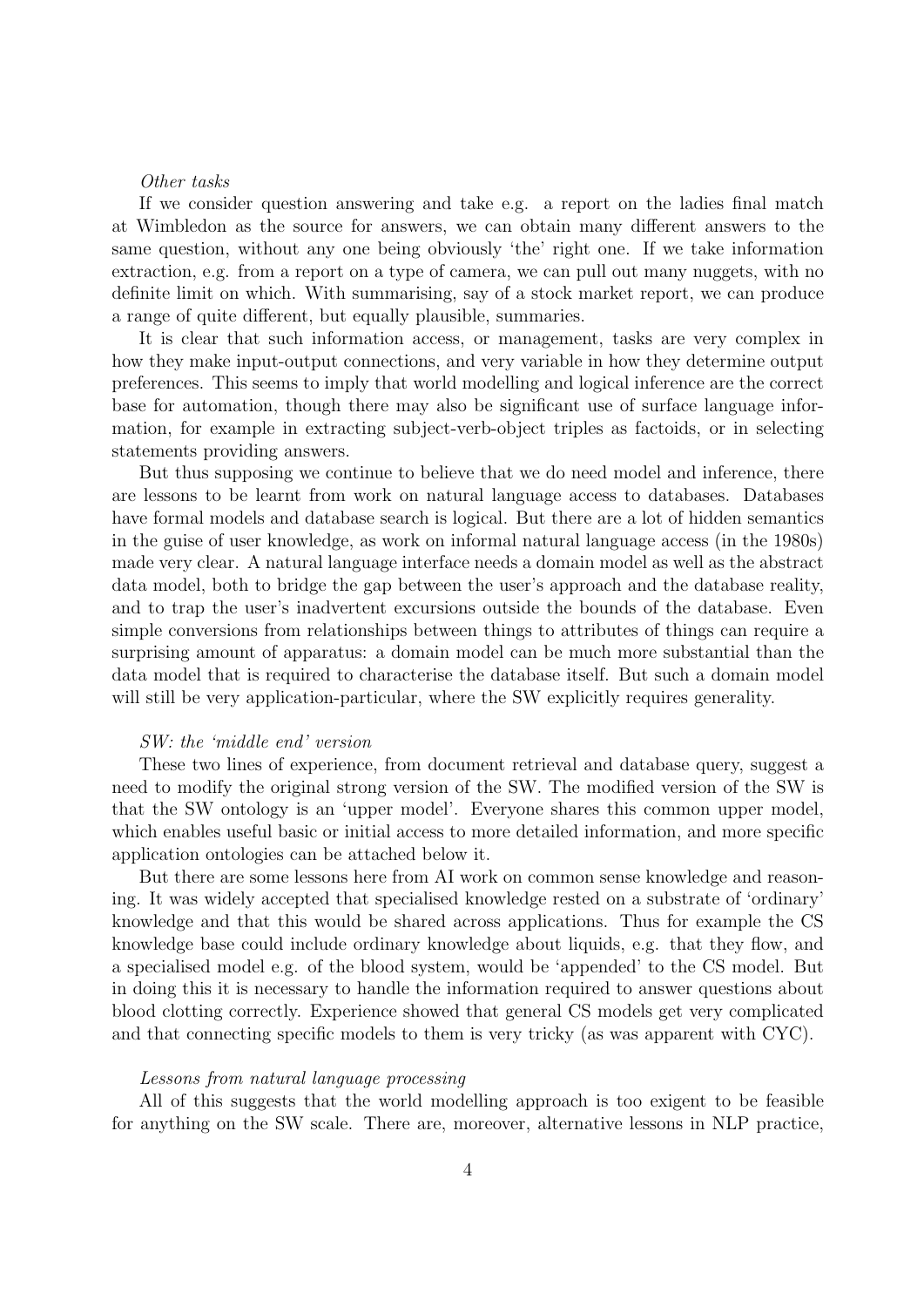e.g. from the NIST/ARDA programme on question answering from text. The data here is unrestricted news material, in vast quantity, where we cannot envisage deep world modelling or any conventional database strategy. Many of those who are tackling this task get help from WordNet, a broad-cover, general-purpose, concept organisation that is explicitly linguistic. It captures linguistic relations and structures, e.g. synonymy, verb frames, so world structure is only implicit; and it indicates the habitual and generic, not the mandatory and particular, about word use. But though WordNet is about words, not things, and offers only weak, essentially subsumptive, inference, it can usefully support operations on text to derive answers to questions from it.

However experience with question answering also raises issues about the nature and extension of information access tasks. For example, answering questions by extracting answers from bulk text data shows how ill-defined the notion of correct answer is, even when apparently obvious. There may be answers with additional material, answers which do not give but may suggest an answer, etc. The user has always to bring their own knowledge and context to interpreting the system output: the system cannot have enough of either to do the whole job, so too tight an approach to what a question answering system should do is misconceived.

Such observations imply that it is wrong to go for any depth in the SW idea. We should recognise that shallow text operations - select, match, show - are right for information access. Information is primarily conveyed by natural language and this has to be shown to the user for them to assess. The SW's role should thus not be that of the total intermediary, but as a little light underpinning, primarily format oriented, with very minimal semantic tagging.

To illustrate this, we can take the Columbia University Newsblaster system that offers automatic summaries of news stories. The role of SW-type shallow metadata in such a system could be to identify news stories where these are mixed with other material, perhaps also category tags like dates, places, agencies in story headers. But all the substantive summarising is by shallow natural language text processing, combining statistical and syntactic techniques. Perfectly usable summaries can be produced without any attempt to characterise text content in a knowledge representation language.

## SW: the 'low end' version

Confining the SW to field tagging is essentially high-level cataloguing of the familiar library or museum kind, exemplied by 'author', 'title', 'publication date' and so forth. Done properly, this is far from trivial, as the substantial Anglo-American cataloguing rules demonstrates. For example, is the author exactly what appears on the title page or some specific person? But though proper cataloguing is not for amateurs, it is not necessary for useful cataloguing to go overboard on rules. It is more sensible to go for a practical approach to field tagging, even if it is not perfect, and to focus on what can be done with the text in the fields, even simply using statistical processing strategies and, perhaps, lightweight NLP. This will be rough information access, because the field tagging will not always be right and the text processing will not be comprehensive, and it will rely on the user. But it will be a win for the user because they will get something and, in particular,